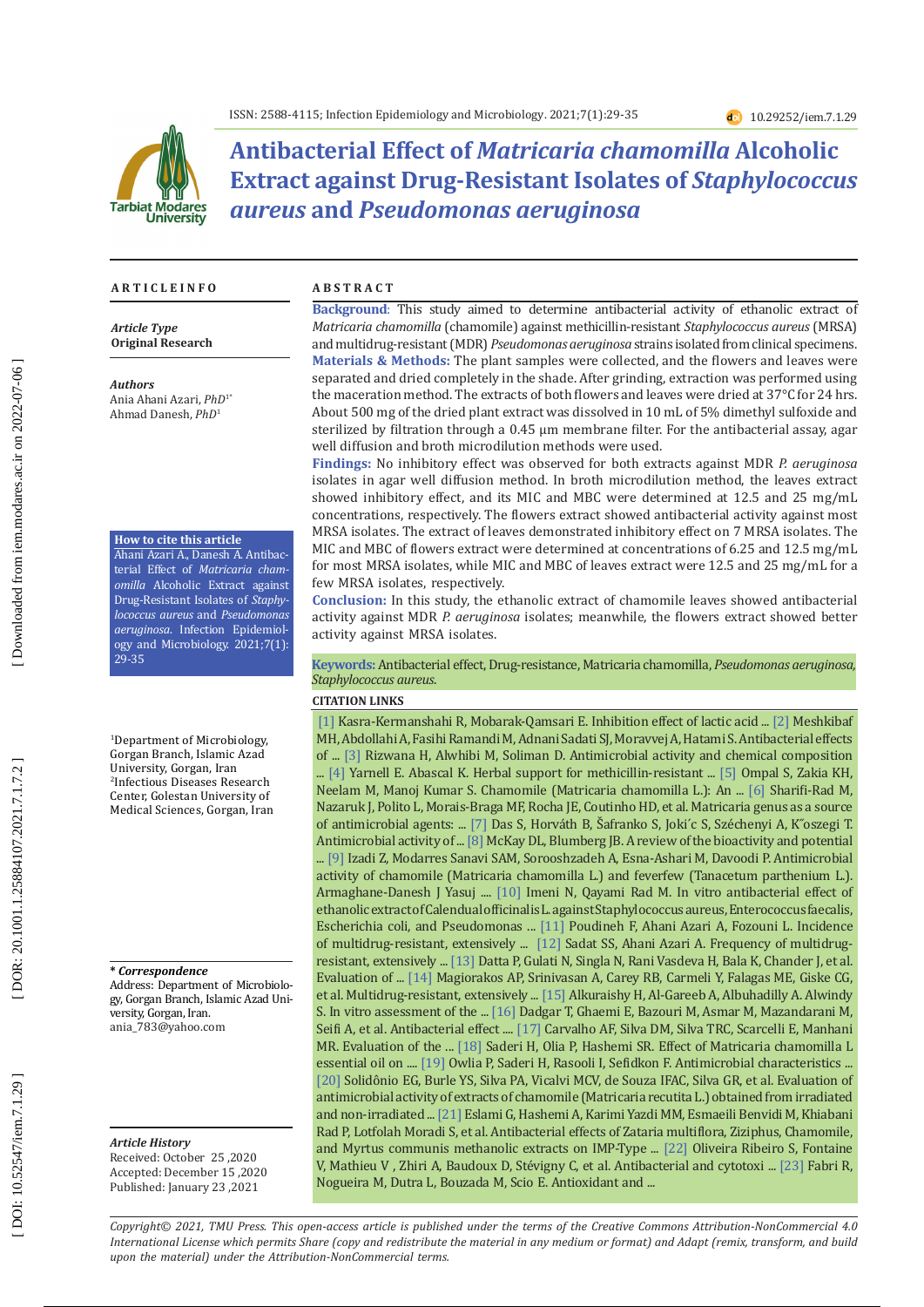## **Introduction**

The emergence of drug resistant bacteria and the decline in the discovery of new antibiotics has created a global health crisis due to limited treatment options. Thus, there is a crucial need to find new and effective antibacterial agents as alternatives to antibiotics  $[1-2]$ . Herbs and plant-derived products have a long history of safe use as natural products in the treatment of various diseases  $[3]$ . The use of medicinal plants lessens antibiotic usage and thus inhibits rapid emergence and spread of resistant bacteria [4].

One such plant is *Matricaria chamomilla*  (German chamomile), a well-known medicinal flowering plant belonging to the Asteraceae family, which grows in temperate regions of Europe, Asia, America, and Africa [5-6]. This plant has a branched, straight, and smooth stem, growing to a height of 15–60 cm, with long and narrow bipinnate or tripinnate leaves and flowers borne in paniculate flower heads [6]. Chamomile has an extensive range of effects , including antioxidant, antimicrobial, antitumor, antiinflammatory, and antiviral activities [7]. The chamomile flowers contain many chemical constituents including volatile terpenoids (e.g., α-bisabolol, bisabolol oxide A and B, β-trans-farnesene and chamazulene), sesquiterpene lactones such as matricin, and phenolic compounds (flavonoids, coumarins and phenolic acids)  $[8]$ . There is a large number of published data on the antibacterial effects of this herb and its chemical constituents [6]; however, there are differences in the extent of these effects because antimicrobial activity is attributed to its chemical composition that largely depends on the type of plant variety, growth stage or collection time of plant, and many ecological factors such as plant habitat [9]. Therefore, due to the wide geographical distribution of chamomile in Iran, the study

of antimicrobial properties of this plant in different regions is of great importance. **Objectives:** The aim of this study was to evaluate antibacterial activity of ethanolic extract of German chamomile collected from Ziarat village, situated in southern heights of Gorgan, Golestan province, against methicillin-resistant *Staphylococcus aureus* (MRSA) and multidrug-resistant (MDR) *Pseudomonas aeruginosa* strains isolated from clinical specimens.

## **Materials and Methods**

**Plant materials and preparation of extracts:** The chamomile leaves and flowers were collected from Ziarat village located 17 km south of the city of Gorgan, Golestan province in May 2019 and approved in the herbarium of Islamic Azad University of Gorgan. Then the required parts of the plants were seperated and placed in the shade to dry. After grinding, extraction was performed using the maceration method. To do so, 10 g of plant powder was soaked in 200 mL of pure ethanol and left in the dark for 72 hrs. After that, the resulting solution was filtered through a filter paper. The extract was concentrated using a rotary evaporator at 45 °C and dried at 37 °C for 24 hrs. To obtain a concentration of 50 mg/mL of the extract, 500 mg of the dried plant extract was dissolved in 10 mL of 5% dimethyl sulfoxide (DMSO) and sterilized by filtration through a 0.45 µm membrane filter. Different concentrations of the extract (25, 12.5, 6.25, 3.12 mg/mL) were prepared by serial dilution method [10].

**Microorganisms**: The antibacterial effect of each extract at different concentrations was assessed against MRSA (n=24) and MDR *P. aeruginosa* (n=16) isolates from our previous study <a>[11-12]</a>. In previous study, methicillin resistance was evaluated using 30 μg cefoxitin disk (≤21 mm indicated MRSA) and 1 μg oxacillin disk (≤10 mm indicated

DOI: 10.52547/iem.7.1.29]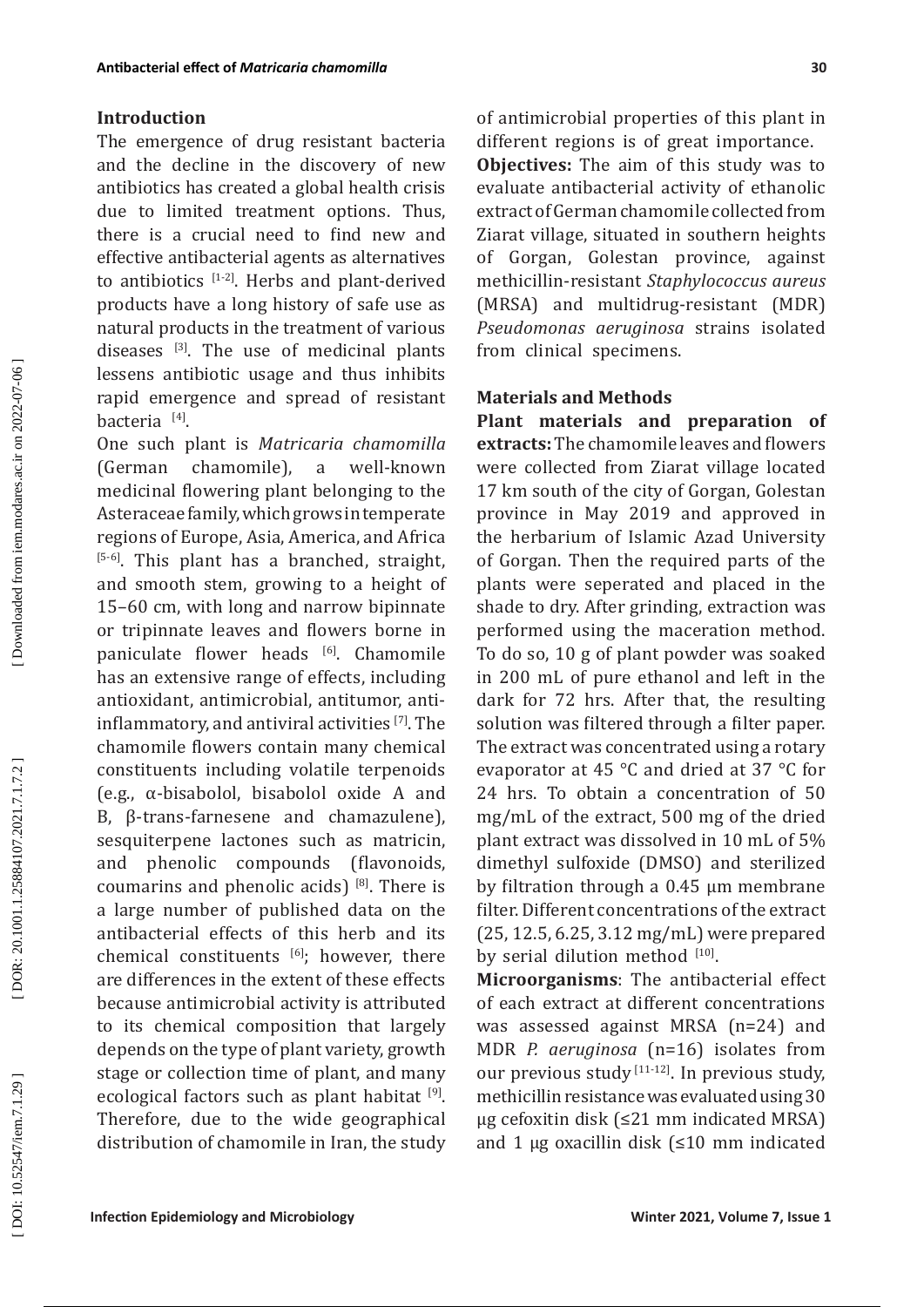MRSA) [13]. In addition, *P. aeruginosa*  isolates that were resistant to one or more antimicrobial agents in three or more antimicrobial categories were considered as MDR  $[14]$ . To determine the antibacterial effect of extracts, agar well diffusion and broth microdilution methods was used. In both methods, *S. aureus* ATCC 29213 and *P. aeruginosa* ATCC 27853 strains were used as control.

**Agar well diffusion method.** About 30 μL of the prepared extract at different dilutions (50, 25, 12.5, 6.25, 3.12 mg/mL) was poured in each of the 6-mm-deep wells punched into the Müeller-Hinton agar plates previously seeded with 10 6 CFU/mL of the test bacteria pre-cultured in nutrient broth. After 24 hrs of incubation at 37°C, the diameter of the clear inhibition zone formed around each well was measured in millimeters. In this study, vancomycin antibiotic (30 μg) as well as amikacin (30 μg) as a positive control (with inhibition zone) and DMSO as a negative control (without inhibition zone) were used. This test was done in triplicate, and the mean values were recorded  $[10]$ .

**Broth microdilution method.** In this method, a microtiter plate was used to determine the minimum inhibitory concentration (MIC) and minimum bactericidal concentration (MBC). In this test, 100 μL of Müeller-Hinton broth was poured into 1 to 9 wells of a sterile roundbottom 96-well microplate. Afterwards, 100 μL of different dilutions of each extract were added from the highest to the lowest concentration into 1 to 9 microplate wells, respectively. Thereafter, 1/100 dilutions of the pre-cultured test bacteria with  $10<sup>6</sup>$ CFU/mL in nutrient broth were prepared and added to 1 to 9 wells. In each series, the well No. 10 containing culture medium and bacterial suspension was considered as positive control, and the well No. 11

containing sterile Müeller-Hinton broth culture medium (no growth) and the well No. 12 containing culture medium and extract (no growth) were considered as negative control. After incubation at 37 °C for 24 hrs, bacterial growth rate at 630 nm was determined using ELISA microplate reader. The lowest extract concentration at which no growth or a decrease in OD was observed, was considered as MIC. To determine the MBC, the contents of the wells in which no growth was observed were cultured on Müeller-Hinton agar and placed in an incubator at 37 °C for 24 hrs. The lowest extract concentration at which no bacterial growth was observed, was considered as  $MBC$ <sup>[10]</sup>.

## **Findings**

The chamomile flowers extract showed antibacterial activity against 20 MRSA isolates (Table 1). The chamomile leaves extract demonstrated an inhibitory effect on 7 MRSA isolates. The MIC and MBC of chamomile flowers extract were determined at 6.25 and 12.5 mg/mL concentrations for 14 MRSA isolates, while these values were 12.5 and 25 mg/mL for 6 MRSA isolates, respectively. The MIC and MBC of chamomile leaves extract were 12.5 and 25 mg/L for 7 MRSA isolates, respectively (Table 2).

Based on the results of agar well diffusion method, none of the extracts had inhibitory effect against MDR *P. aeruginosa* isolates. As shown in Table 3, the chamomile leaves extract demonstrated a MIC of 12.5 mg/ mL against all MDR *P. aeruginosa* isolates as control strain. This extract had a bactericidal effect on the isolates at a concentration of 25 mg/mL that was considered as MBC.

As a result, the chamomile leaves extract showed antibacterial activity against MDR *P. aeruginosa* isolates; meanwhile, the flowers extract showed better activity against MRSA isolates.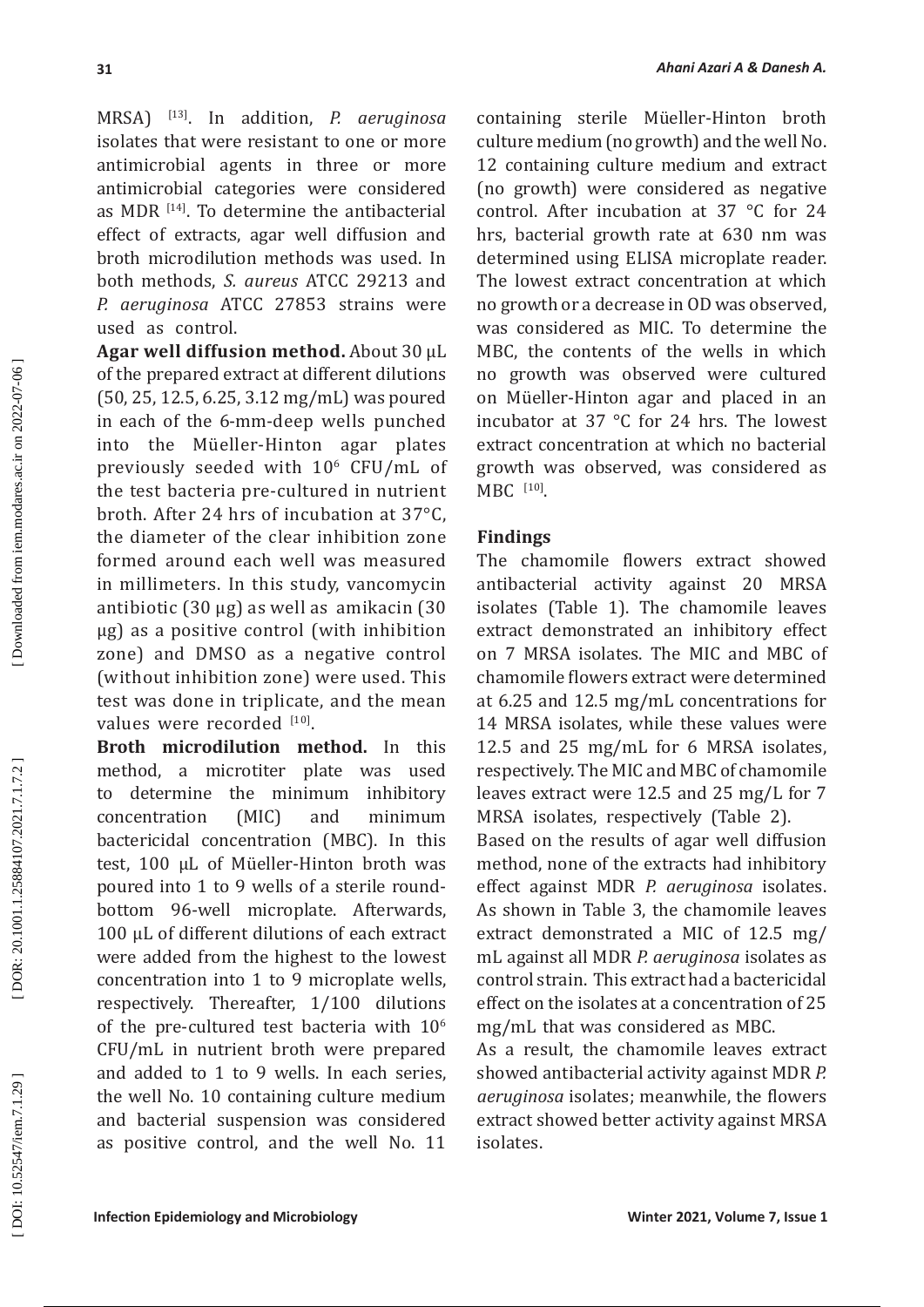| Table 1) Mean diameter of inhibitory zone (mm) in different concentrations of the test extracts in agar well |  |  |  |  |
|--------------------------------------------------------------------------------------------------------------|--|--|--|--|
| diffusion method against the MRSA isolates                                                                   |  |  |  |  |

|                         | <b>Plant part</b><br>used | <b>Concentration of the chamomile</b><br>flower and leaves extracts (mg/ml) |      |      |                |      | <b>Negative</b>          | <b>Positive</b>        |  |
|-------------------------|---------------------------|-----------------------------------------------------------------------------|------|------|----------------|------|--------------------------|------------------------|--|
| Microorganism           |                           | 3.12                                                                        | 6.25 | 12.5 | 25             | 50   | control: DMSO            | control:<br>Vancomycin |  |
| <b>MRSA</b><br>$(n=6)$  | Flower                    |                                                                             |      |      |                | 12.3 |                          | 13.3                   |  |
| <b>MRSA</b><br>$(n=14)$ | Flower                    |                                                                             |      | ٠    | 10.3           | 12.7 | $\overline{\phantom{a}}$ | 13.1                   |  |
| <b>MRSA</b><br>$(n=4)$  | Flower                    |                                                                             |      |      |                |      |                          | 13                     |  |
| <b>MRSA</b><br>$(n=7)$  | Leaves                    |                                                                             |      |      | $\blacksquare$ | 10.1 | $\overline{\phantom{a}}$ | 13                     |  |
| <b>MRSA</b><br>$(n=17)$ | Leaves                    |                                                                             |      |      |                |      |                          | 13.3                   |  |
| S. aureus ATCC<br>29213 | Flower                    |                                                                             |      |      |                | 12.1 |                          | 15                     |  |
| S. aureus ATCC<br>29213 | Leaves                    |                                                                             |      |      | ٠              | 9.8  |                          | 15                     |  |

**Table 2)** Minimum inhibitory concentrations (mg/ml) of the test extracts on the MRSA isolates by using the microdilution method

|                         |                        | Concentration of the flower and leaves extracts (mg/ml) |           |      |     |           |  |  |  |
|-------------------------|------------------------|---------------------------------------------------------|-----------|------|-----|-----------|--|--|--|
| Microorganism           | <b>Plant part used</b> | 3.12                                                    | 6.25      | 12.5 | 25  | 50        |  |  |  |
| <b>MRSA</b><br>$(n=6)$  | Flower                 | $+$                                                     | $+$       |      |     |           |  |  |  |
| <b>MRSA</b><br>$(n=14)$ | Flower                 | $+$                                                     |           |      |     |           |  |  |  |
| <b>MRSA</b><br>$(n=4)$  | Flower                 | $+$                                                     | $\ddot{}$ | $+$  | $+$ | $\ddot{}$ |  |  |  |
| <b>MRSA</b><br>$(n=7)$  | Leaves                 | $+$                                                     | $+$       |      |     |           |  |  |  |
| <b>MRSA</b><br>$(n=17)$ | Leaves                 | $+$                                                     | $+$       | $+$  | $+$ | $+$       |  |  |  |
| S. aureus ATCC 29213    | Flower                 | $+$                                                     | $+$       |      |     |           |  |  |  |
| S. aureus ATCC 29213    | Leaves                 | $+$                                                     | $+$       | $+$  | $+$ | $+$       |  |  |  |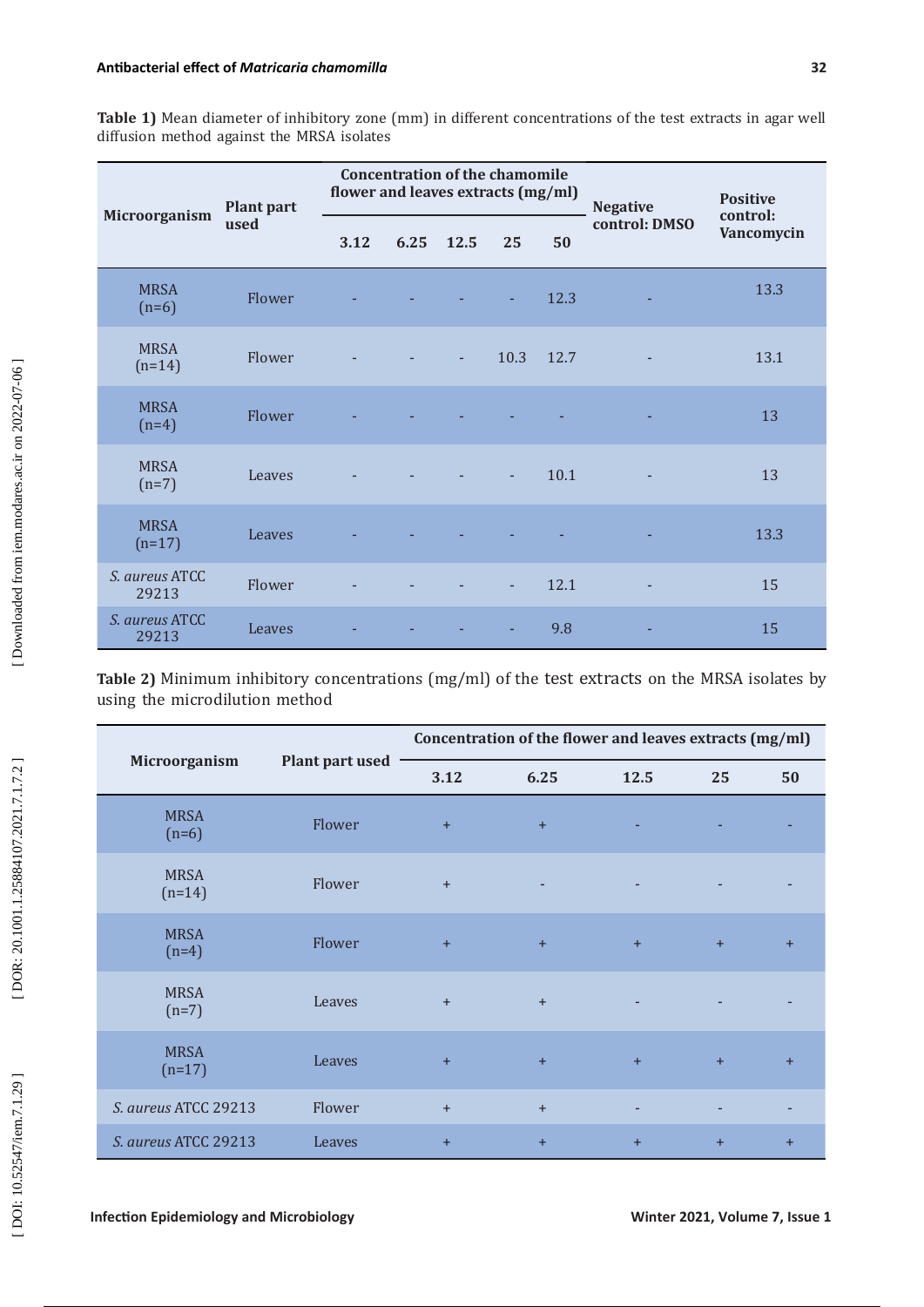| Microorganism            | Plant part | Concentration of the plant extracts (mg/ml) |      |             |           |       |  |
|--------------------------|------------|---------------------------------------------|------|-------------|-----------|-------|--|
|                          | used       | 3.12                                        | 6.25 | <b>12.5</b> | 25        | 50    |  |
| MDR P. areuginosa        | Leaves     | $+$                                         | $+$  | ٠           |           |       |  |
| MDR P. areuginosa        | Flower     | $\ddot{}$                                   | $+$  | $+$         | $\div$    | $\pm$ |  |
| P. aeruginosa ATCC 27853 | Leaves     | $+$                                         | $+$  | ٠           |           |       |  |
| P. aeruginosa ATCC 27853 | Flower     | $+$                                         | $+$  | $+$         | $\ddot{}$ | $\pm$ |  |

**Table 3)** Minimum inhibitory concentrations (mg/ml) of the test extracts on the MDR *P. areuginosa* isolates by using microdilution method

# **Discussion**

In recent years, an increase in antibiotic resistance and the emergence of drugresistant bacteria have necessitated efforts to find novel antimicrobial agents. Recent studies have focused on herbs and plantderived products as a source of natural antimicrobial substances and mostly reported their effectiveness against various pathogenic bacteria causing different infectious diseases. In this study, antibacterial activity of the chamomile flowers and leaves ethanolic extracts was tested against MRSA and MDR *P. areuginosa* strains isolated from clinical specimens.

According to the results, the chamomile flowers extract showed antibacterial activity against most MRSA isolates, and its MIC and MBC were 6.25 and 12.5 mg/mL, respectively; however, a study in Iraq reported MIC and MBC values of 15mg/mL for *S. aureus* NCIM 2243<sup>[15]</sup>. In a study by Dadgar et al. (2007), the mean inhibition zone diameter of the chamomile flower ethanolic extract (4 mg/mL) against MRSA and methicillinresistant *S. aureus* (MSSA) was reported as 10.6 and 8.8 mm, respectively  $^{[16]}$ . Carvalho et al. (2014) reported that flower ethanolic extract of chamomile had no effect against *S. aureus* isolates [17].

In the current study in agreement with the studies conducted by Saderi et al. (2007) and Owlia et al. (2010), no inhibitory effect was observed for the chamomile ethanolic extracts against *P. aeruginosa* isolates in agar well diffusion method  $[18-19]$ . In contrast, a study in Brazil reported that the growth of *P. aeruginosa* was inhibited by crude flower ethanolic extract using broth dilution (1g/mL), and inhibition zone diameter was reported as 10 mm using agar diffusion  $[15]$ . Solidônio et al. (2015) in Brazil used disk diffusion method to evaluate antibacterial activity of ethanolic extract of chamomile, but no inhibitory activity was observed against *P. aeruginosa* strains [20] .

Consistent with the present study findings, in a study by Eslami et al. (2016), the MIC and MBC of chamomile leaves ethanolic extract were reported 12.5 and 25 mg/mL for all metallo-beta-lactamase-producing *P. aeruginosa* isolates, respectively; however, in another study in Iraq, different values were reported for MIC and MBC of chamomile (32 and 64 mg/mL)  $^{[21]}$ . In Belgium, Oliveira Ribeiro et al. (2020) reported antibacterial activity of chamomile flower essential oil against *P. aeruginosa* and *S. aureus* isolates at a concentration of  $>1000$  ug/mL<sup>[22]</sup>. In another study, methanolic extract of chamomile leaves presented a MIC of 78 μg/mL against *P. aeruginosa* isolates [23].

Considering the results of the aforementioned and the present studies, there are different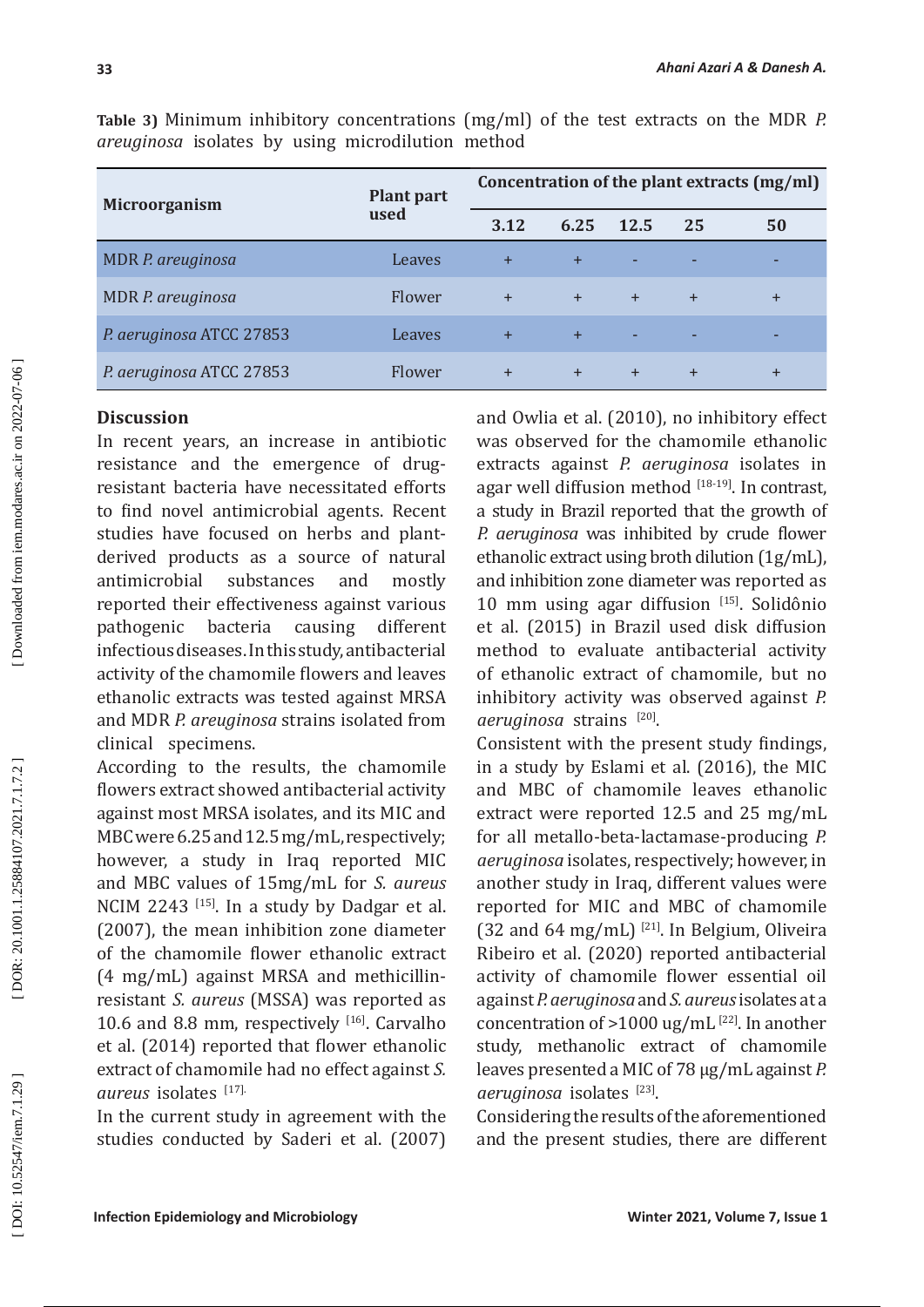reports about antibacterial activity of the chamomile flowers and leaves ethanolic extracts, which could be attributed to the differences in some factors as follows: geographical location of plant collection, season of harvest, method of extraction, extract concentration, plant part (s) used, test organism, and antibacterial assay  $[6, 9]$ . Therefore, further studies are recommended to be performed in order to investigate the antibacterial activity of these herbal extracts. In future studies, the use of higher concentrations of extracts as well as different solvents and extraction methods is suggested.

# **Conclusion**

In this study, the chamomile leaves extract showed antibacterial activity against MDR *P. aeruginosa* isolates; meanwhile, the flowers extract showed better activity against MRSA isolates.

**Acknowledgements:** The Department of Microbiology of the Islamic Azad University, Gorgan Branch is acknowledged for providing facilities to accomplish the present study.

**Ethical Permissions:** This study was approved by the Academic Committee of the Islamic Azad University, Gorgan Branch. **Conflicts of Interests:** The authors declared no conflict of interests.

**Authors' Contribution:** Conceptualization: AAA; Data curation and formal analysis: AD; Investigation: AAA; Methodology and project administration: AAA; Supervision: AAA; Validation: AD; Writing of original draft: AAA; Writing, reviewing, and editing: AD.

**Fundings:** None declared by authors **. Consent to participate:** A written informed consent was obtained from all patients.

# **References**

1. Kasra-Kermanshahi R, Mobarak-Qamsari

E. Inhibition effect of lactic acid bacteria against foodborne pathogen, Listeria monocytogenes. Appl Food Biotechnol. 2015;2(4):11-9.

- 2. Meshkibaf MH, Abdollahi A, Fasihi Ramandi M, Adnani Sadati SJ, Moravvej A, Hatami S. Antibacterial effects of hydroalcoholic extracts of Ziziphora tenuior, Teucrium polium, Barberis corcorde, and Stachys inflate. J Semnan Univ Med Sci. 2010;11(4):24-245.
- 3. Rizwana H, Alwhibi M, Soliman D. Antimicrobial activity and chemical composition of flowers of Matricaria aurea a native herb of Saudi Arabia. Int J Pharmacol. 2016;12: 576-86.
- 4. Yarnell E. Abascal K. Herbal support for methicillin-resistant Staphylococcus aureus infections. Altern Complement Ther. 2009;15(4):189-95 .
- 5. Ompal S, Zakia KH, Neelam M, Manoj Chamomile chamomilla L.): An overview. Pharmacogn Rev. 2011;5(9): 82–95.
- 6. Sharifi-Rad M, Nazaruk J, Polito L, Morais-Braga MF, Rocha JE, Coutinho HD, et al. Matricaria genus as a source of antimicrobial agents: From farm to pharmacy and food applications.<br>Microbiol Res. 2018:215:76-88. 2018:215:76-88.
- 7. Das S, Horváth B, Š�afranko S, Joki´c S, Széchenyi A, K˝oszegi T. Antimicrobial activity of chamomile essential oil: Effect of defferent formulations. Molecules. 2019;24(23): 4321.
- 8. McKay DL, Blumberg JB. A review of the bioactivity and potential health benefits of chamomile tea (Matricaria recutita L.). Phytother Res. 2006;20(7): 519-30.<br>9. Izadi Z. Modarres Sanavi S.
- Z. Modarres Sanavi SAM, Sorooshzadeh A, Esna-Ashari M, Davoodi P. Antimicrobial activity of chamomile (Matricaria chamomilla L.) and feverfew (Tanacetum parthenium L.). Armaghane-Danesh J Yasuj Univ Med Sci. 2013;18(1):

DOI: 10.52547/iem.7.1.29]